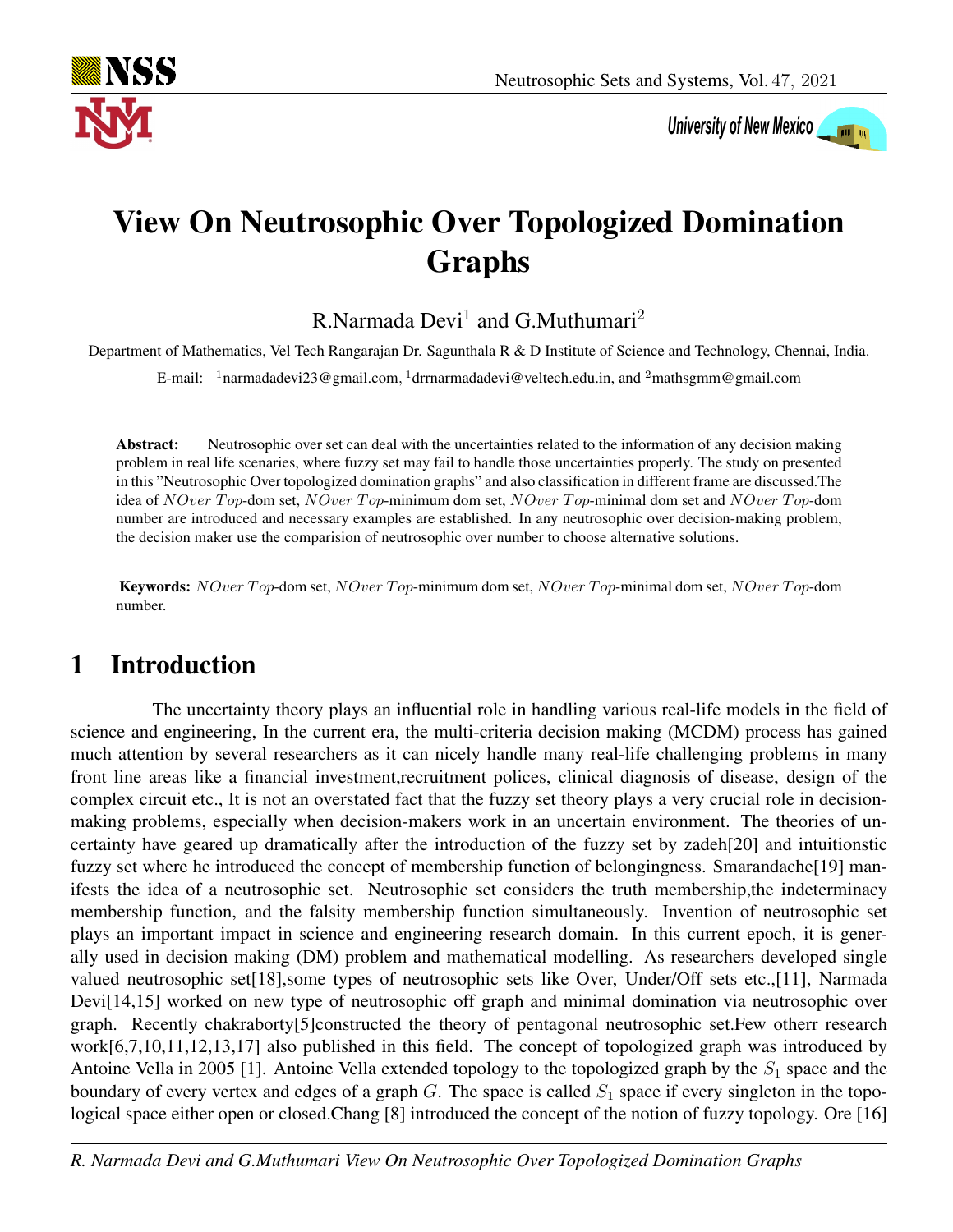introduced the concept of theory of domination of graph. Heynes et. al [9] published the book regarding the concept of fundamental domination on graphs and they worked more concepts on domination on graphs. Annadurai and Bhuvaneswari et. al [3,4] handled the concept of topologized domination in graph and explained some of its properties. In this article, the novel of topologized domination on NOver top graphs are developed and some of its interesting properties are established.

### 2 Preliminiaries

**Definition 2.1.** [4] A set  $\mathscr D$  of vertices of  $\mathscr G$  is said to be a *topologized domination set*  $\mathscr D$  if  $\mathscr G$  is a *topologized graph* and every vertex in  $V - \mathcal{D}$  is adjacent to atleast one vertex of in  $\mathcal{D}$ .

**Definition 2.2.** [8] A single values *neutrosophic over set* P is defined as  $P = (f, \langle \alpha(f), \beta(f), \gamma(f) \rangle, f \in F$  such that there exist some element in P that have at least one neutrosophic component that is  $> 1$  and no element has Neutrosophic component that are  $\langle 0 \rangle$  and  $\alpha(f), \beta(f), \gamma(f) \in [0, \Omega]$  where  $\Omega$  is called *overlimit* such that  $0 < 1 < \Omega$ .

**Definition 2.3.** [8] A *NOver graph*  $\mathscr{G} = (P, Q)$  is a *Ngraph* on a crisp graph  $G^*$  where P is an *neutrosophic vertex over set* on  $\mathcal V$  and  $Q$  is a *neutrosophic edge over set* on  $\mathcal E$  respectively such that

- (i)  $\alpha_Q$   $(mn) \leq [\alpha_P(m) \wedge \alpha_P(n)]$
- (ii)  $\beta_Q$   $(mn) \leq [\beta_P(m) \wedge \beta_P(n)]$
- (iii)  $\gamma_Q(mn) \geq [\gamma_P(m) \vee \gamma_P(n)]$  for every  $mn \in \mathscr{E} \subseteq \mathscr{V} \times \mathscr{V}$ .

### 3 Neutrosophic Over Topologized Domination Graphs

**Definition 3.1.** A *Nover graph*  $\mathscr{G} = (P, Q)$  is called *NOver Top graph* if  $\mathscr{G}^*$  satisfy the following condition

- (i) every singleton is open or closed in  $\mathcal V$ .
- (ii)  $\forall f \in \mathscr{F}, |\partial(f)| \leq 2$  where  $\partial(f)$  is denoted by the boundary of a point x

**Definition 3.2.** A set  $\mathscr D$  of nodes of  $\mathscr G$  is said to be a *NOver Top dom set* in  $\mathscr G$  if  $\mathscr G$  is a *NOver Top* graph and every vertex  $\mathcal{V} - \mathcal{D}$  is adjacent to atleast one vertex in  $\mathcal{D}$  at the degree of truth membership, indeterminacy membership and falsity membership respectively which is belongs to  $[0, \Omega]$ .

### Example 3.1.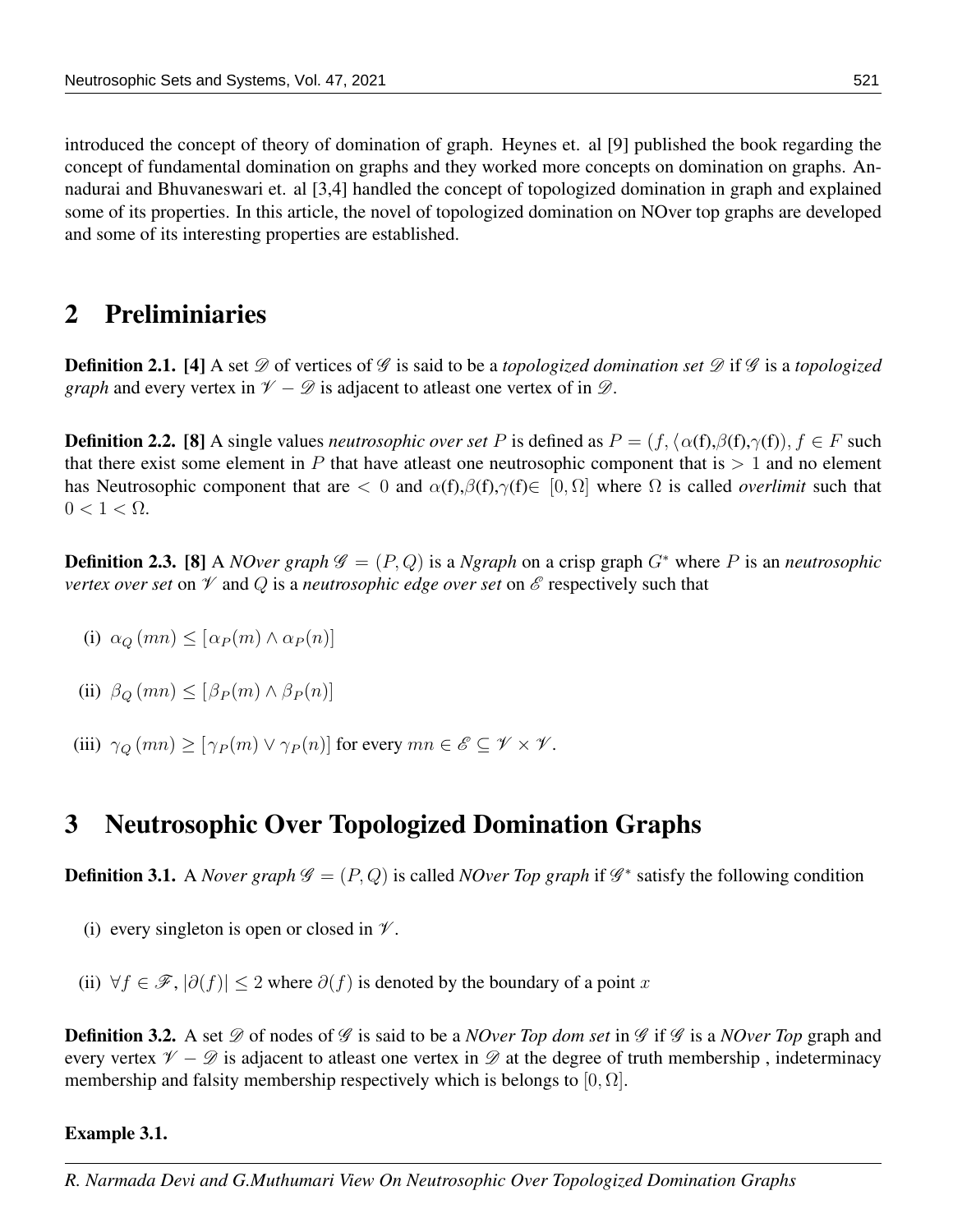

Figure 1:  $S_3$  – star graph

Let  $\mathscr{F} = \{a, b, c, (0.2, 0.6, 1.3), (0.3, 0.1, 1.4)\}\$ be a topological space on  $V \cup E$  defined by the topology  $\tau = {\{\mathscr{F}, \emptyset, \{a\}, \{b, c\}\}\.}$  Here for every  $\{f\} \in \mathscr{F}$  is open or closed and  $|\partial(v)| \leq 2$ . By the definition of 3.1,  $\mathscr{G} = (P, Q)$  is NOver Top graph. Also NOver top dom sets by  $\mathscr{D}_1 = \{b\}$  and

 $\mathscr{D}_2 = \{a, c\}.$ 

**Theorem 3.1.** Let  $\mathscr G$  be a *NOver Top* graph with atmost degree two. If  $\mathscr D$  is a top dominating set of  $\mathscr G$ , then it is a *NOver Top dominating set* of G .

### Proof:

Let  $(\mathscr{F}, \tau)$  be a topology on  $\mathscr{F} = V \cup E$ . Then every singleton set is open or closed and G is a *NOver graph* with atmost degree two. Hence  $|\partial(v)| \leq 2$ . This implies that *G* is *NOver Top graph*. Let  $\mathscr D$  be top dom set. Then every node in  $\mathcal{V} - \mathcal{D}$  is adjacent to atleast one node of  $\mathcal{D}$  thus implies that  $\mathcal{D}$  is a *NOver Top dom set* of  $\mathscr G$ .

**Definition 3.3.** A dominating set  $\mathscr D$  of the *NOver Top graph*  $\mathscr G$  is said to be a *NOver Top minimal dom set* if for every node in  $\mathscr{D}, \mathscr{D} - \{v\}$  is not a *NOver Top dom set.* i.e., no proper subset of  $\mathscr{D}$  is a *NOver Top dom set.* 

Example 3.2. From Example 1, {a, c} is *NOver Top minimal dom set* but which is not a *NOver Top dom set*.

**Theorem 3.2.** Let  $\mathscr G$  be a *NOver Top graph* with atmost degree two. If  $\mathscr D$  is a *Top minimum dom set*, then  $\mathscr D$ is a *Top minimal dom set*.

Proof:

Let  $(\mathscr{F}, \tau)$  be a topology on  $\mathscr{F} = V \cup E$ . Then every singleton set *open or closed* and  $\mathscr{G}$  is *NOver graph* with atmost degree two. Hence  $|\partial(v)| \leq 2$ . Thus implies that *G* is *NOver Top graph*. Let  $\mathscr D$  be a *topologized minimum dom set*. Then every  $v \in \mathcal{D}, \mathcal{D} - \{v\}$  is not a top dom set which implies that  $\mathcal D$  is a *NOver Top dom set* of  $\mathscr G$ .

Remark 3.1. The converse of the above theorem need not be true. Every graph need not be a *NOver Top graph*.

**Lemma .1.** Let  $\mathcal{P}_n$  be a *NOver path* with n nodes which is a *NOver Top graph*. Then the *NOver Top dom number* is  $\tau_{\gamma}(\mathscr{P}_n) \geq \lceil n/3 \rceil$ .

Lemma .2. Let G be a *NOver cycle* with n−nodes which is a *NOver Top graph*. Then the *NOver Top dom number*  $\tau_{\gamma}(\mathscr{C}_n) \geq \lceil n/3 \rceil$ .

**Lemma .3.** Let  $(\mathcal{K}_n)$  be a *NOver complete graph* with n−nodes  $(n = 2, 3)$  which is a *NOver Top graph*. Then the *NOver Top dom number*  $\tau_{\gamma}(\mathscr{K}_n) = 1$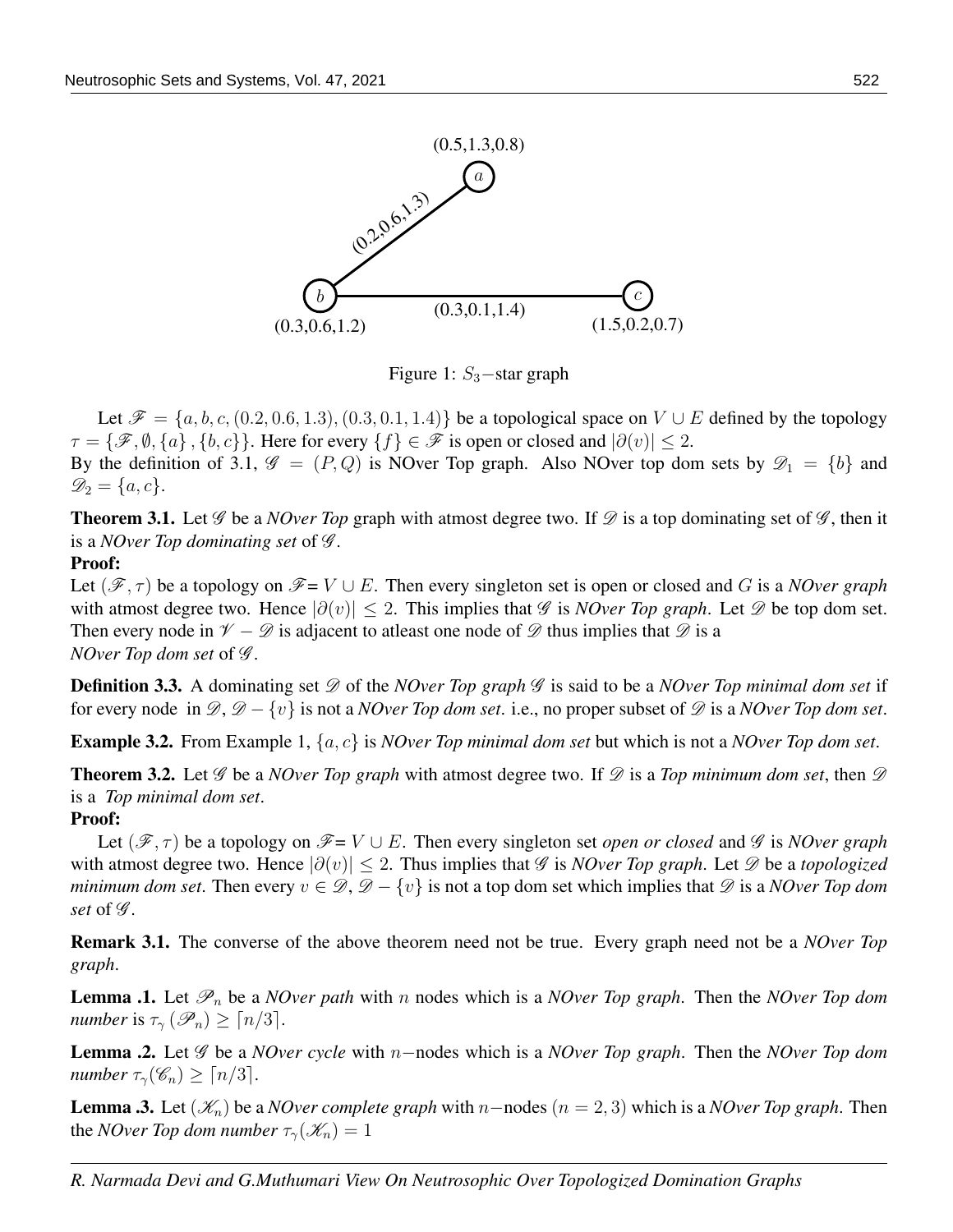## 4 Some Example For Neutrosophic Over Topologized Domination Graphs

### Example 4.1.



Let a, b, c, d, e and f denote the nodes and  $(0.1, 0.3, 1.3), (0.5, 0.2, 1.2), (0.4, 0.3, 0.7)$ ,  $(0.3, 0.2, 0.8), (0.8, 0.1, 0.8), (0.2, 0.4, 1.4)$  denote the edges which are labelled  $h(0.1, 0.3, 1.3) = \{a, b\},\$  $h(0.5, 0.2, 1.2) = \{b, c\}, h(0.4, 0.3, 0.7) = \{c, d\}, h(0.3, 0.2, 0.8) = \{d, e\},\$  $h(0.8, 0.1, 0.8) = \{e, f\}, h(0.2, 0.4, 1.4) = \{f, a\},\$ 

Let  $\mathscr{F} = \{a, b, c, d, e, f, (0.1, 0.3, 1.3), (0.5, 0.2, 1.2), (0.4, 0.3, 0.7), (0.3, 0.2, 0.8), (0.8, 0.1, 0.8),\}$  $(0.2, 0.4, 1.4)$ } be a topological space defined by the topology

$$
\tau=\left\{\mathscr{F},\emptyset,\left\{a\right\},\left\{b,c\right\},\left\{d\right\},\left\{e,f\right\},\left\{a,b,c\right\},\left\{a,d\right\},\left\{a,e,f\right\},\left\{b,c,d\right\},\left\{b,c,e,f\right\},\left\{d,e,f\right\},
$$

 ${a, b, c, d}, {a, b, c, e, f}, {a, d, e, f}, {b, c, d, e, f}$ 

Here for every  $\{f\} \in \mathcal{F}$  is *open or closed*.

We have  $\partial(a) = \{b, f\}, \partial(b) = \{a, c\}, \partial(c) = \{b, d\}, \partial(d) = \{c, e\}, \partial(e) = \{f, d\}$  and  $\partial(f) = \{a, e\}$ with  $|\partial(v_i)| = 2$  where  $i = 1, 2, 3, 4, 5, 6$ . By the definition of 3.1,  $|\partial(v)| \leq 2$ .

Hence this graph is a *NOver Top graph*.

Moreover, the *NOver topologized dominating sets* are given by  $\mathscr{D} = \{a, d\}$  and the corresponding *NOver sets* for maximum and minimum are given by

|             | $\overline{a}$                            |                                     | d | $\left  e\right $ |                                                                     |
|-------------|-------------------------------------------|-------------------------------------|---|-------------------|---------------------------------------------------------------------|
|             | $T_A$   0.2   0.6   1.5   0.4   1.2   0.9 |                                     |   |                   |                                                                     |
| $I_A$       |                                           |                                     |   |                   | $\vert 0.5 \vert 0.9 \vert 0.3 \vert 1.0 \vert 0.2 \vert 1.3 \vert$ |
| $F_A \perp$ |                                           | $1.3$   1.2   0.5   0.6   0.8   0.5 |   |                   |                                                                     |

| $\cup$ |  |  | $ab \mid bc \mid cd \mid de \mid ef \mid fa \mid$ |
|--------|--|--|---------------------------------------------------|
|        |  |  | $T_B$   0.6   1.5   1.5   1.2   1.2   0.9         |
|        |  |  | $I_B$   0.9   0.9   1.0   1.0   1.3   1.3         |
|        |  |  | $F_B$   1.2   0.5   0.5   0.6   0.5   0.5         |

*R. Narmada Devi and G.Muthumari View On Neutrosophic Over Topologized Domination Graphs*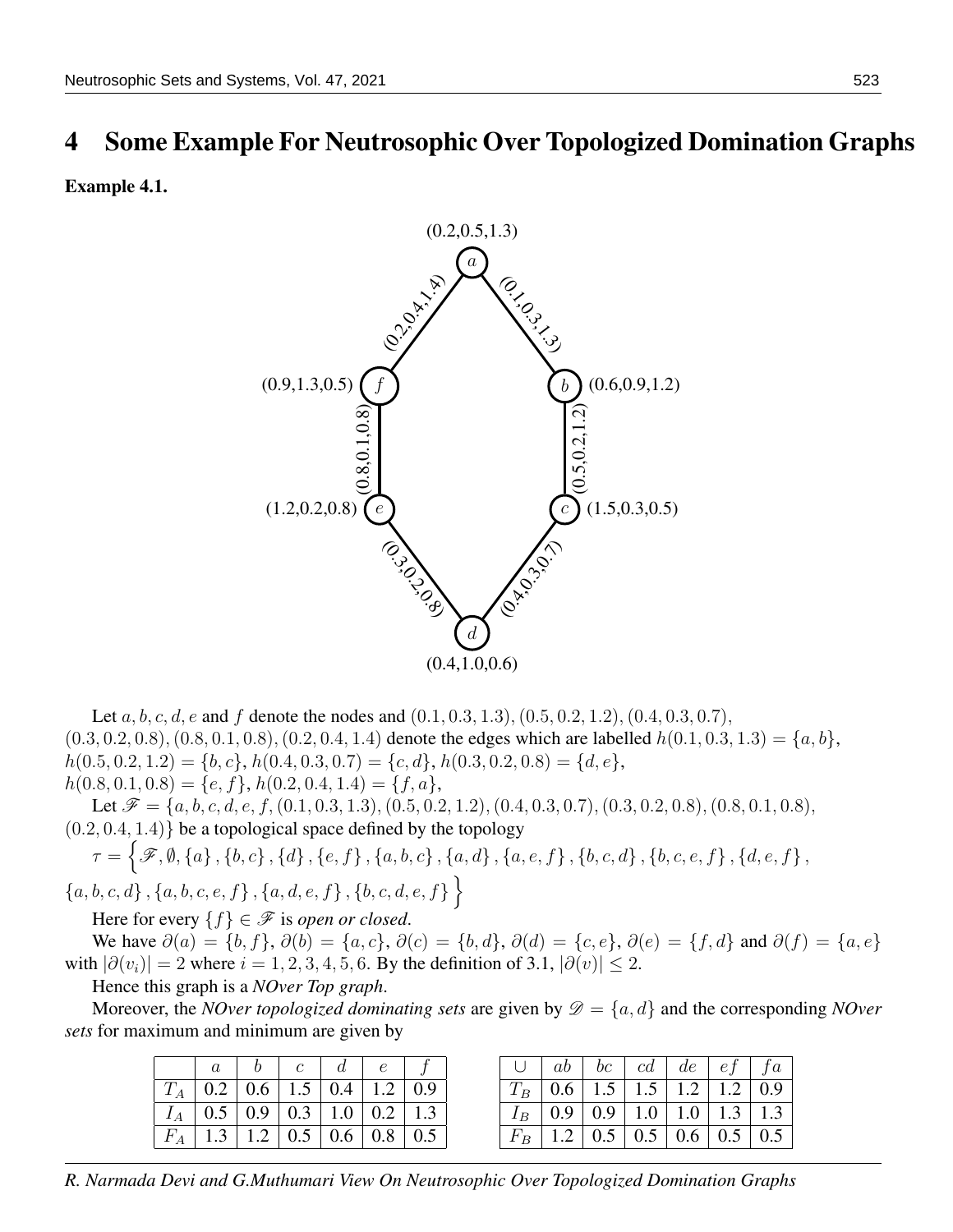|             |                                           |  | $ab \mid bc \mid cd \mid de \mid ef \mid fa$ |  |
|-------------|-------------------------------------------|--|----------------------------------------------|--|
|             | $T_B$   0.2   0.6   0.4   0.4   0.9   0.2 |  |                                              |  |
|             | $I_B$   0.5   0.3   0.3   0.2   0.2   0.5 |  |                                              |  |
| $F_B \perp$ |                                           |  | $1.2$   1.2   0.6   0.8   0.8   1.3          |  |

Therefore this graph is *NOver Top* domination graph.

#### Example 4.2.



Figure 2:  $S_3$  – star graph

Let  $v_1, v_2, v_3$  and  $v_4$  denote the vertices and  $(0.1, 0.4, 1.2), (0.2, 0.4, 1.3), (1.1, 0.2, 0.9), (0.3, 0.5, 1.2)$  denote the edges.

Let  $\mathscr{F} = \{v_1, v_2, v_3, v_4, (.1, .4, .2), (.3, .5, .4), (.1, .4, .8), (.2, .4, .9)\}\)$  be a topological space defined by the topology

$$
\tau = \left\{ \mathscr{F}, \emptyset, \{v_1\}, \{v_2\}, \{v_3\}, \{v_4\}, \{v_1, v_2\}, \{v_1, v_3\}, \{v_1, v_4\}, \{v_2, v_3\}, \{v_2, v_4\}, \{v_3, v_4\}, \{v_1, v_2, v_3\}, \{v_1, v_2, v_4\}, \{v_2, v_3, v_4\}, \{v_1, v_3, v_4\} \right\}
$$

Here for every  $\{f\} \in \mathscr{F}$  is open.

By the definition of Nover Top graph  $|\partial(v)| \leq 2$ .

We have  $\partial(v_1) = \{v_2, v_4\}, \ \partial(v_2) = \{v_1, v_3\}, \ \partial(v_3) = \{v_2, v_4\}$  and  $\partial(v_4) = \{v_1, v_3\}$  with  $|\partial(v_i)| = 2$ where  $i = 1, 2, 3, 4$ .

Hence this graph is a Nover Top graph.

Moreover, the Nover topologized dominating sets are given by  $D = \{v_1, v_3\}$  and  $\{v_2, v_4\}$  and the corresponding neutrosophic over sets for maximum and minimum are given by

|       | $T_A$ | $I_A$ | $F_A$                       |
|-------|-------|-------|-----------------------------|
| $v_1$ | 0.4   | 0.7   | I.2                         |
| $v_2$ | 0.2   | 0.5   | 1.3                         |
| $v_3$ | 1.2   | 0.9   | 0.8                         |
| $v_4$ |       | 0.5   | $\mathcal{D}_{\mathcal{A}}$ |

*R. Narmada Devi and G.Muthumari View On Neutrosophic Over Topologized Domination Graphs*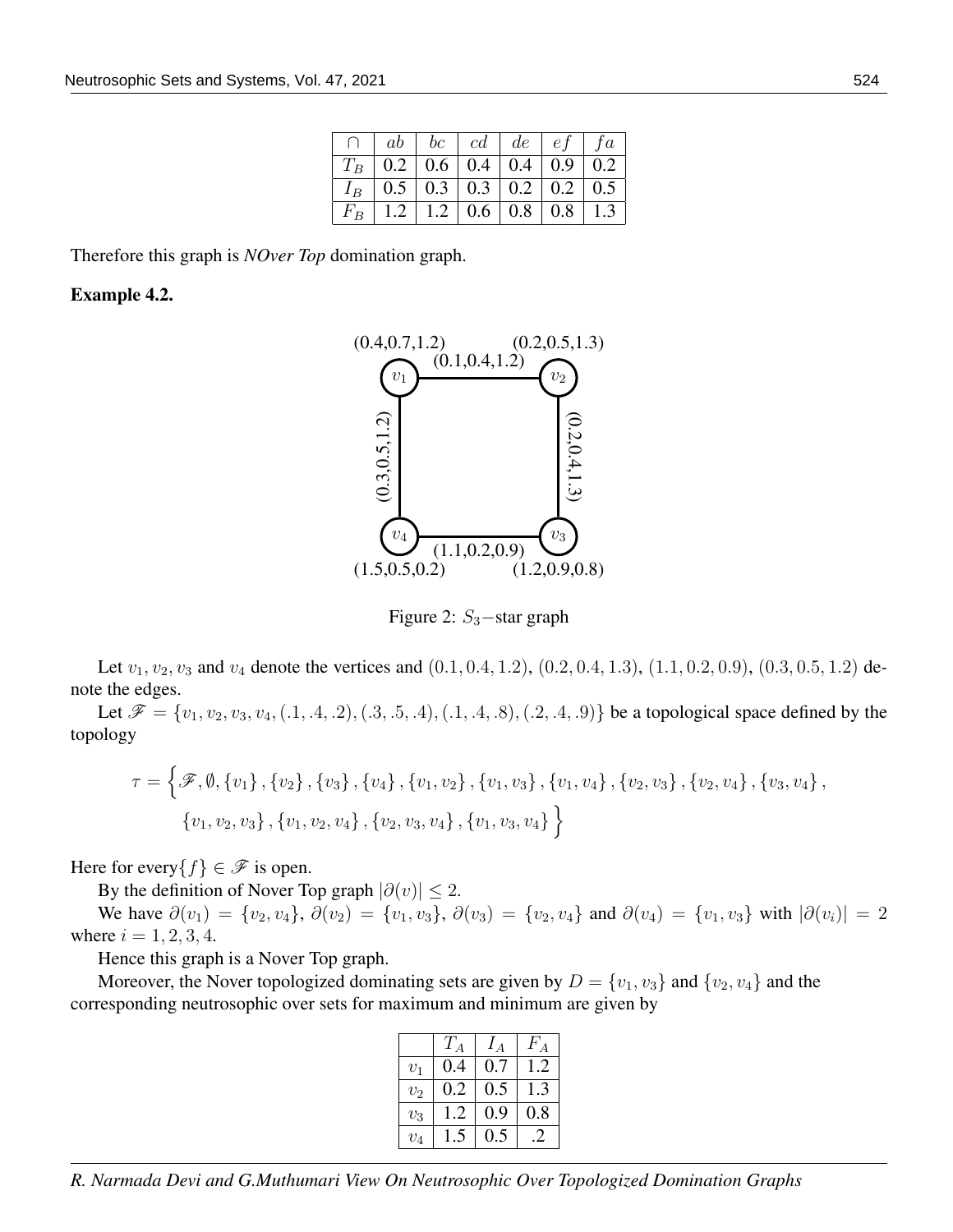|                                                    | $v_1v_2$ | $v_2v_3$      | 3 4      | 4 <sub>1</sub>   |                   |
|----------------------------------------------------|----------|---------------|----------|------------------|-------------------|
| $T_{v_i \cup v_j} = \max \langle v_i, v_j \rangle$ | 0.4      | 1.2           | 1.5      | 1.5              | $\forall x \in X$ |
| $I_{v_i \cup v_j} = \max \langle v_i, v_j \rangle$ | 0.7      | 0.9           | 0.9      | $\overline{0.7}$ |                   |
| $F_{v_i \cup v_j} = \min \langle v_i, v_j \rangle$ | 1.2      | 0.8           | 0.2      | 0.2              |                   |
|                                                    |          |               |          |                  |                   |
|                                                    | $v_1v_2$ | $v_2v_3$      | $v_3v_4$ | $v_4v_1$         |                   |
| $T_{v_i \cap v_j} = \min \langle v_i, v_j \rangle$ | 0.2      | 0.2           | 1.2      | 0.4              | $\forall x \in X$ |
| $I_{v_i \cap v_j} = \min \langle v_i, v_j \rangle$ | 0.5      | $0.5^{\circ}$ | 0.5      | $\overline{0.5}$ |                   |
| $F_{v_i \cap v_j} = \max \langle v_i, v_j \rangle$ | 1.3      | 1.3           | 0.8      | 1.2              |                   |

Hence it is clear that this graph is Nover Top domination graph.

### Example 4.3.



Here every singleton sets are minimum dom sets. Clearly the complete graph  $\mathcal{K}_4$  is not a *NOver Top graph*. Since  $n \geq 4$ . Then the dom set need not be a *NOver Top dom set*.

**Example 4.4.** Let G be a N complete graph  $K_4$  with 4 vertices.



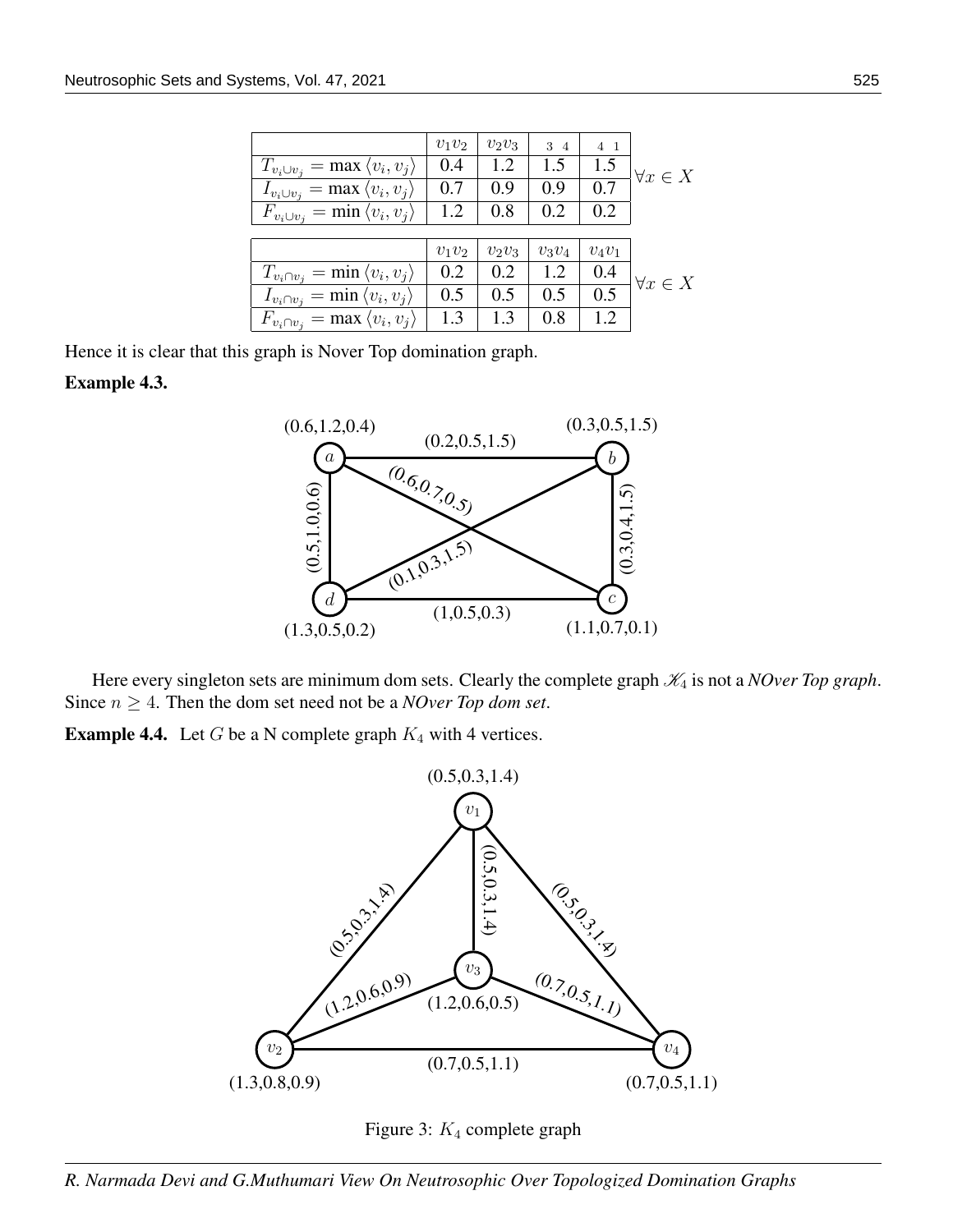Here every singleton sets are minimum dominating sets. Clearly the complete graph  $K_4$  is not a Nover Top graph, since  $n \geq 4$ .

Then the a Nover Top dominating set does exits.

Then the dominating sets need not be a Nover Top dominating set.

#### Example 4.5.



Let a, b, c, d, e, f and q denote the nodes and  $(0.3, 0.1, 1.2), (0.4, 1.0, 0.8), (0.5, 0.3, 0.7), (0.6, 0.2, 1.2),$  $, (0.3, 0.2, 0.7)$  denote the edges which are labelled  $h(0.3, 0.1, 1.2) = \{a, b\}, h(0.4, 1.0, 0.8) = \{b, c\},\$  $h(0.5, 0.3, 0.7) = \{c, d\}, h(0.6, 0.2, 1.2) = \{d, e\}, h(0.3, 0.2, 0.7) = \{e, f\}, h(0.3, 0.2, 0.7) = \{f, g\}, h(0.3, 0.2, 0.7) = \{f, g\}$ Let  $\mathscr{F} = \{a, b, c, d, e, f, g, (0.3, 0.1, 1.2), (0.4, 1.0, 0.8), (0.5, 0.3, 0.7), (0.6, 0.2, 1.2), (0.3, 0.2, 0.7),$ 

 $(0.3, 0.2, 0.7)$ } be a topological space defined by the topology

 $\tau=\left\{\mathscr{F},\emptyset,\left\{a\right\},\left\{b,c\right\},\left\{d\right\},\left\{e,f\right\},\left\{g\right\},\left\{a,b,c\right\},\left\{a,d\right\},\left\{a,e,f\right\},\left\{a,g\right\},\left\{b,c,d\right\},\left\{b,c,e,f\right\},\left\{b,c,g\right\},$  ${d,e,f}, {d,g}, {e,f,g}, {a,b,c,d}, {a,b,c,e,f}, {a,b,c,g}, {a,b,c,e,f}, {a,b,c,d,e,f}, {a,b,c,d,f},$  ${a, b, c, e, f, g}, {a, d, e, f}, {a, d, f}, {a, d, e, f, g}, {a, b, c, d, e, f}, {a, b, c, d, g}, {b, c, d, e, f, g},$  $\{b, c, d, g\}$ ,  $\{a, b, c, e, f, g\}$ ,  $\{d, e, f, g\}$ ,  $\{b, c, e, f, g\}$ ,  $\{b, c, d, g\}$ ,  $\{b, c, d, e, f\}$ ,  $\{a, e, f, g\}$ ,  ${a,d,g}, {a,d,e,f}$ 

Here for every  $\{f\} \in \mathcal{F}$  is *open or closed* and  $|\partial(v)| \leq 2$ . So it is a *NOver Top graph*.

| $\boldsymbol{a}$                                |  | d |  |  |
|-------------------------------------------------|--|---|--|--|
| $T_A$   0.3   0.5   0.6   1.2   0.8   0.3   1.2 |  |   |  |  |
| $I_A$   0.2   1.1   1.3   0.3   0.2   1.5   0.3 |  |   |  |  |
| $F_A$   1.2   0.7   0.4   0.5   1.2   0.7   0.1 |  |   |  |  |

Moreover *NOver Top dom sets* are given by  $\mathscr{D} = \{a, d, f\}$  and and the corresponding *Nover sets* for maximum and minimum is given by

|  |  | $\cup \mid ab \mid bc \mid cd \mid de \mid ef \mid fg$           |  |
|--|--|------------------------------------------------------------------|--|
|  |  | $ T_B $ 0.5   0.6   1.2   1.2   0.8   1.2                        |  |
|  |  | $\mid I_B \mid 1.1 \mid 1.3 \mid 1.3 \mid 0.3 \mid 1.5 \mid 1.5$ |  |
|  |  | $\mid F_B \mid 0.7 \mid 0.4 \mid 0.4 \mid 0.5 \mid 0.7 \mid 0.1$ |  |
|  |  |                                                                  |  |

|                                           |  | $ab \mid bc \mid cd \mid de \mid ef \mid fq$ |  |
|-------------------------------------------|--|----------------------------------------------|--|
| $T_B$   0.3   0.5   0.6   0.8   0.3   0.3 |  |                                              |  |
| $I_B$   0.2   1.1   0.3   0.2   0.2   0.3 |  |                                              |  |
| $F_B$   1.2   0.7   0.5   1.2   1.2   0.7 |  |                                              |  |

The *NOver Top* dom set is  $\mathcal{D} = \{a, d, f\}.$ 

$$
\tau_{\gamma}(\mathscr{P}_7) = [7/3] = [2.333] > 2.
$$

Therefore this graph is *NOver Top dom graph.*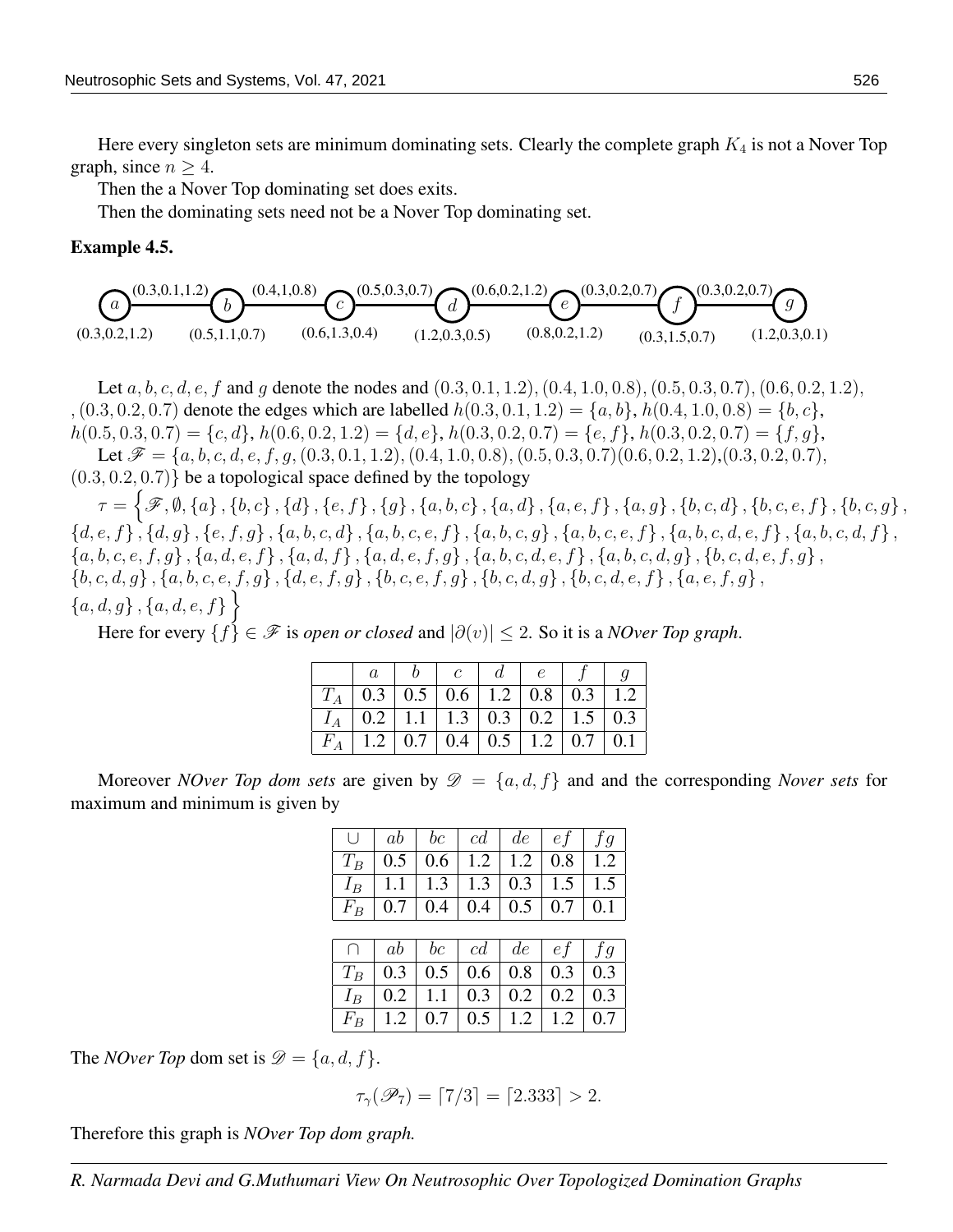#### Example 4.6.



Let  $\mathscr{F} = \{v_1, v_2, v_3, v_4, v_5, (0.3, 0.5, 1.2), (0.2, 0.2, 1, 2), (0.3, 0.1, 1.3), (0.2, 1.2, 0.9)\}\)$  be a topological space defined by the topology

$$
\tau = \left\{ \mathscr{F}, \emptyset, \{v_1\}, \{v_2\}, \{v_3\}, \{v_4\}, \{v_5\}, \{v_1, v_2\}, \{v_1, v_3\}, \{v_1, v_4\}, \{v_1, v_5\}, \{v_2, v_3\}, \{v_2, v_4\}, \{v_2, v_5\}, \{v_3, v_4\}, \{v_3, v_5\}, \{v_4, v_5\}, \{v_1, v_2, v_3\}, \{v_1, v_2, v_4\}, \{v_1, v_2, v_5\}, \{v_2, v_3, v_4\}, \{v_2, v_3, v_5\}, \{v_3, v_4, v_5\}, \{v_1, v_2, v_3, v_4\}, \{v_1, v_2, v_3, v_5\} \right\}
$$

Here for every  $\{f\} \in \mathscr{F}$  is open.

Moreover, the Nover Top dominating sets are given by  $D = \{v_2, v_5\}$  and the corresponding neutrosophic over sets for maximum and minimum are given by

|                   |             | $v_1$ |     | $v_2$    | $v_3$    | $v_4$          | $v_{5}$  |  |
|-------------------|-------------|-------|-----|----------|----------|----------------|----------|--|
|                   | $T_A$       | 0.6   |     | 0.3      | 0.4      | 0.2            | 0.3      |  |
|                   | $I_A$       | 0.5   |     | 0.6      | 0.2      | 1.3            | 1.2      |  |
|                   | $F_A$       | 1.2   |     | 1.1      | 1.3      | 0.9            | 0.8      |  |
|                   |             |       |     |          |          |                |          |  |
|                   |             |       |     | $v_1v_2$ | $v_2v_3$ | $v_3v_4$       | $v_4v_5$ |  |
| $T_B(\text{min})$ |             |       | 0.3 | 0.2      | 0.3      | 0.2            |          |  |
| $I_B(\text{min})$ |             |       | 0.5 | 0.2      | 0.1      | 1.2            |          |  |
|                   | $F_B$ (max) |       | 1.2 | 1.3      | 1.3      | $\overline{0}$ |          |  |

Hence the dominating set is  $D = \{v_2, v_5\}.$ 

$$
\tau_{\gamma}(P_5) = \lceil 5/3 \rceil = \lceil 1.666 \rceil = 2.
$$

#### Example 4.7.

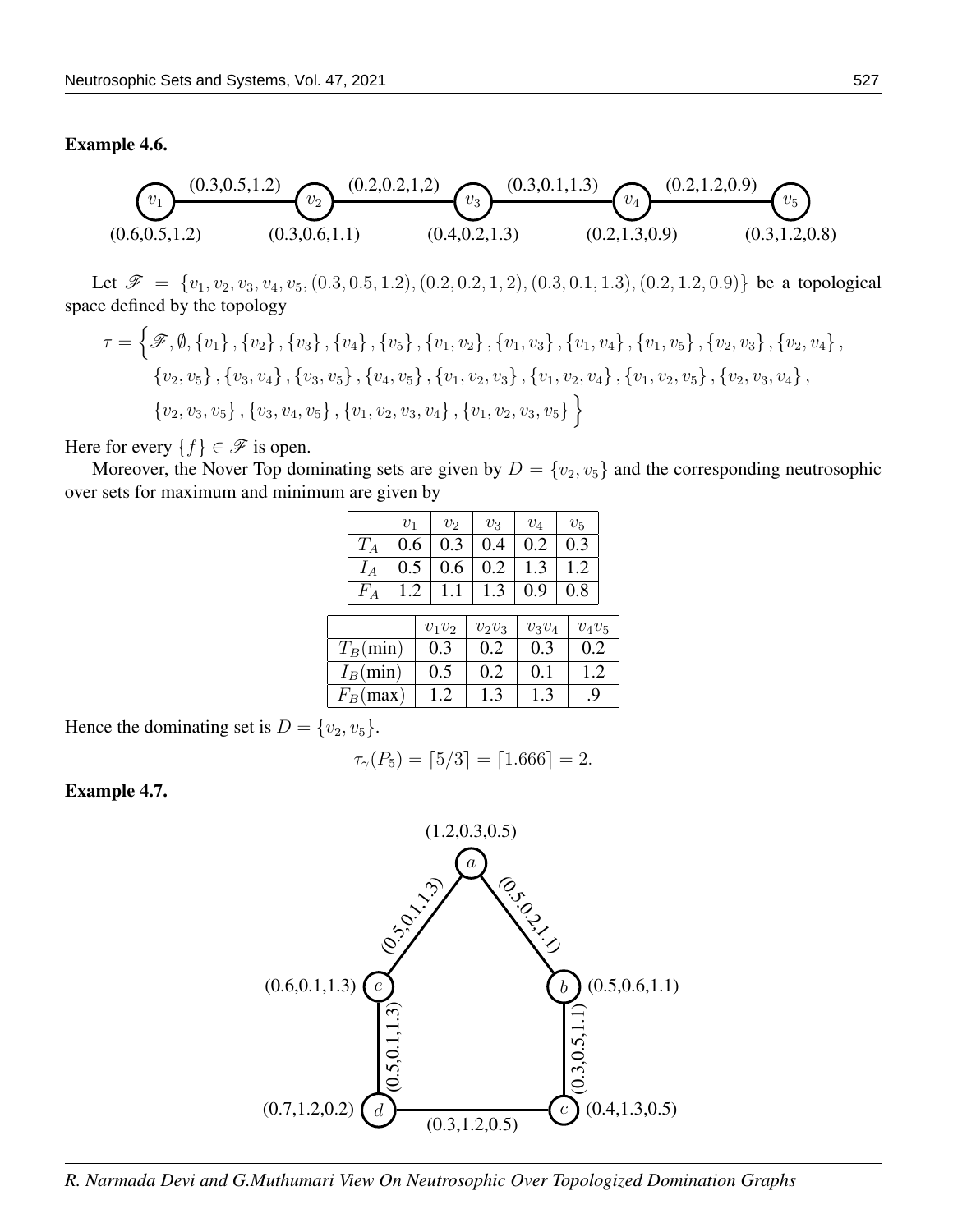Let a, b, c, d and e denote the nodes and  $(0.5, 0.2, 1.1), (0.3, 0.5, 1.1), (0.3, 1.2, 0.5),$  $(0.5, 0.1, 1.3), (0.5, 0.1, 1.3)$  denote the edges which are labelled  $h(0.5, 0.2, 1.1) = \{a, b\},\$  $h(0.3, 0.5, 1.1) = \{b, c\}, h(0.3, 1.2, 0.5) = \{c, d\}, h(0.5, 0.1, 1.3) = \{d, e\}, h(0.5, 0.1, 1.3) = \{e, a\}, h(0.5, 0.1, 1.3) = \{f, e\}$ 

Let  $\mathscr{F} = a, b, c, d, e, (0.5, 0.2, 1.1), (0.3, 0.5, 1.1), (0.3, 1.2, 0.5), (0.5, 0.1, 1.3), (0.5, 0.1, 1.3)$  be a topological space defined by the topology

$$
\tau = \left\{ \mathscr{F}, \emptyset, \{a\}, \{b\}, \{c\}, \{d\}, \{e\}, \{a,b\}, \{a,c\}, d\right\}, \{a,e\}, \{b,c\}, \{b,d\}, \{b,e\}, \{c,d\}, \{c,e\}, \{d,e\}, \{a,b,c\}, \{a,b,d\}, \{a,b,e\}, \{b,c,d\}, \{b,c,e\}, \{c,d,e\}, \{a,b,c,d\}, \{a,b,c,e\} \right\}
$$

Here for every  $\{f\} \in \mathcal{F}$  is *open* and  $|\partial(v)| \leq 2$ . We have  $\partial(a) = \{b, e\}$ ,  $\partial(b) = \{a, c\}$ ,  $\partial(c) = \{b, d\}$ ,  $∂(d) = {c, e}$ , and  $∂(e) = {a, d}$  with  $|∂(v_i)| = 2$  where  $i = 1, 2, 3, 4, 5,$ .

By the definition of 3.1 this graph is a *NOver Top graph*.

Moreover *NOver Top dom set* is given by  $\mathcal{D} = \{b, d\}$  and the corresponding *NOver sets* for maximum and minimum are given by

|       | $\it a$ |                                           | $\mathcal{C}$ |     | $\epsilon$ |
|-------|---------|-------------------------------------------|---------------|-----|------------|
|       |         | $1.2$   0.5   0.4   0.3   0.6             |               |     |            |
| $I_A$ |         | $0.3 \mid 0.6 \mid 1.3 \mid 1.2 \mid 0.1$ |               |     |            |
|       | 0.5     | 1.1                                       | 0.5           | 0.5 |            |

|       | ab  | bc  | cd                            | de  | ea  |
|-------|-----|-----|-------------------------------|-----|-----|
| $T_B$ |     |     | $1.2$   0.5   0.4   0.6   1.2 |     |     |
| $I_B$ |     |     | $0.6$   1.3   1.3   1.2   0.3 |     |     |
| $F_B$ | 0.5 | 0.5 | 0.5                           | 0.5 | 0.5 |

|  |  | $ab \mid bc \mid cd \mid de \mid ea$ |                                     |
|--|--|--------------------------------------|-------------------------------------|
|  |  |                                      | $T_B$   0.5   0.4   0.3   0.3   0.6 |
|  |  | $I_B$   0.3   0.6   1.2   0.1   0.1  |                                     |
|  |  | $F_B$   1.1   1.1   0.5   1.3   1.3  |                                     |

The *NOver Top dom set* is  $\mathcal{D} = \{b, d\}.$ 

$$
\tau_{\gamma}(\mathscr{C}_5) = \lceil 5/3 \rceil = \lceil 1.666 \rceil = 2
$$

Therefore this graph is *NOver Top dom graph.*

#### Example 4.8.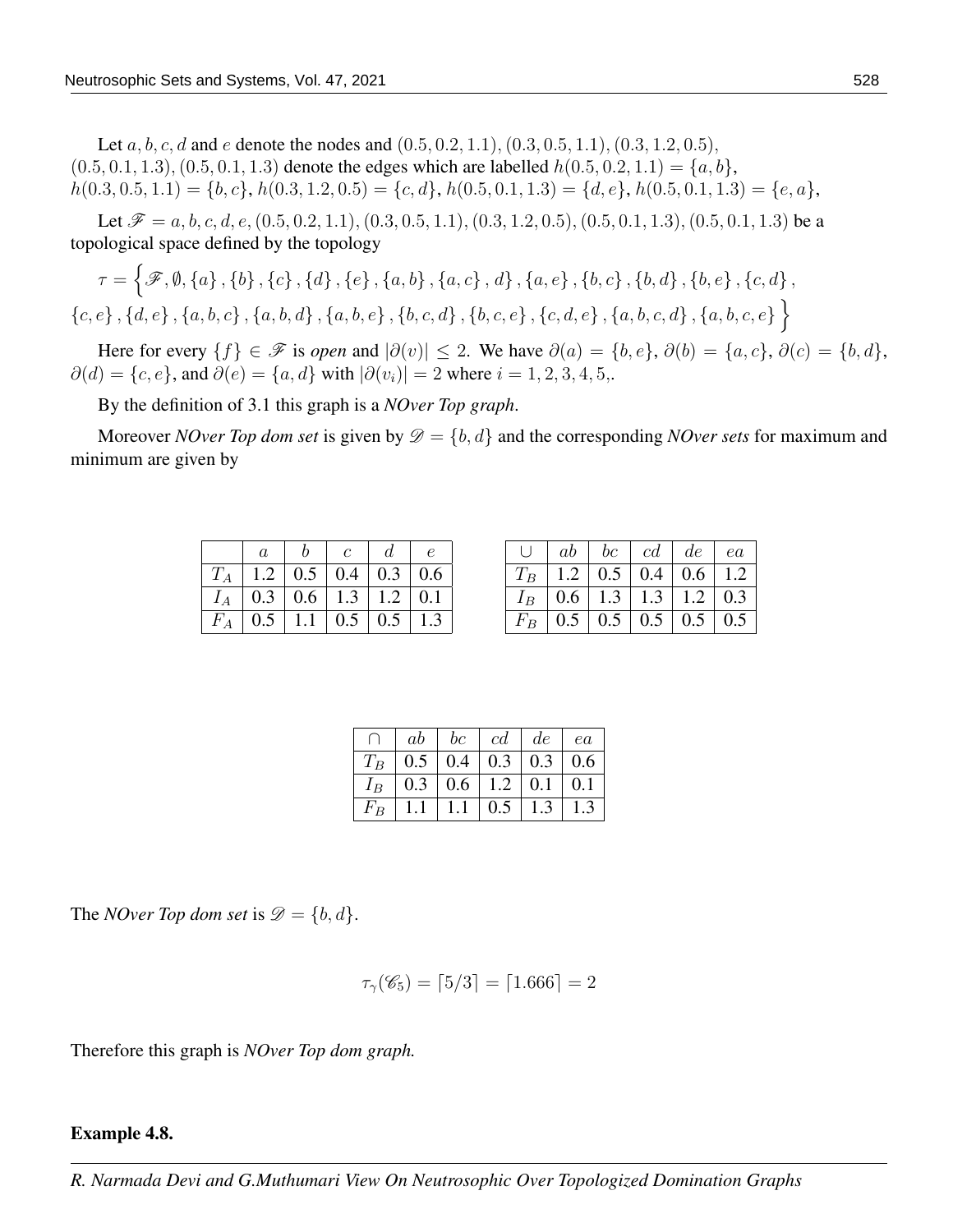

Let  $v_1, v_2, v_3, v_4$  and  $v_5$  denote the vertices and  $(0.1, 0.2, 0.8), (0.1, 0.7, 1.3), (0.1, 0.7, 1.3), (0.1, 0.7, 1.3)$ and  $(0.1, 0.2, 1.3)$  denote the edges which are labelled  $h_u(0.1, 0.2, 1.3) = (v_1, v_3), h_u(0.1, 0.7, 1.3) = (v_3, v_5)$ ,  $h_u(0.1, 0.7, 1.3) = (v_5, v_2), h_u(0.1, 0.7, 1.1) = (v_2, v_4), h_u(0.1, 0.2, 1.1) = (v_4, v_1).$ 

Let  $\mathscr{F} = \{v_1, v_2, v_3, v_4, v_5, (0.1, 0.2, 0.8), (0.1, 0.7, 1.3), (0.1, 0.7, 1.3), (0.1, 0.7, 1.3), (0.1, 0.2, 1.3)\}\)$  be a topology  $\tau = {\mathscr{F}, \emptyset, \{v_1\}, \{v_2, v_3\}, \{v_1, v_2, v_3\}, \{v_1, v_4, v_5\}, \{v_2, v_3, v_4, v_5\}, \{v_4, v_5\}, \{v_1, v_3, v_4, v_5\}, \{v_3\}, \{v_4, v_5\}}$  ${, v_1, v_4}, {v_3, v_4, v_5}, {v_4, v_5}, {v_4, v_5}, {v_2, v_5}, {v_3, v_4}, {v_5, v_4}, {v_3, v_5}, {v_3, v_4}, {v_2, v_3, v_4},$  ${v_1, v_2, v_4}, {v_1, v_3, v_4}, {v_1, v_2, v_4, v_5}, {v_2, v_3, v_5}, {v_1, v_2, v_3, v_5}, {v_2, v_3, v_4, v_1}, {v_1, v_5}$  $, \{v_1, v_3\}, \{v_1, v_2, v_5\}, \{v_2, v_5\}, \}$ .

Here for every  $\{f\} \in \mathcal{F}$  is open or closed.

By the definition of Nover Top graph, we have  $|\partial(V)| \leq 2$  and  $\partial(v_1) = (v_3, v_4)$ ,  $\partial(v_2) = (v_5, v_4)$ ,  $\partial(v_3) = (v_1, v_5), \partial(v_4) = (v_1, v_2), \partial(v_5) = (v_2, v_3)$  with  $\partial(v_i) = 2$ . Hence this graph is Nover Top graph. Moreover *NOver Top dom set* is given by  $\mathscr{D} = \{v_1, v_5\}$  and the corresponding *NOver sets* for maximum and minimum are given by

|       | $v_1$                                               | $v_{2}$                       | $v_3$ | $v_4$ | $v_{5}$ |
|-------|-----------------------------------------------------|-------------------------------|-------|-------|---------|
| $T_A$ |                                                     | $1.3$   1.1   0.1   0.1   0.1 |       |       |         |
| $I_A$ | $\vert 0.2 \vert 0.7 \vert 0.7 \vert 0.8 \vert 0.7$ |                               |       |       |         |
| $F_A$ |                                                     | $0.5 \, \, 0.8$               | 1.3   | 1.1   |         |

|       | $v_1v_3$ | $v_3v_5$ | $v_5v_2$ | $v_2v_4$ | $v_4v_1$ |
|-------|----------|----------|----------|----------|----------|
| $T_B$ | 0.1      | 0.1      | 0.1      | 0.1      | 0.1      |
| $1_B$ | 0.2      | 0.7      | 0.7      | 0.7      |          |
| $F_B$ |          | . . J    |          |          |          |

The *NOver Top dom set* is  $\mathcal{D} = \{v_1, v_5\}.$ 

$$
\tau_{\gamma}(\mathscr{C}_{5}) = \lceil 5/3 \rceil = \lceil 1.666 \rceil = 2
$$

Therefore this graph is *NOver Top dom graph.*

#### Example 4.9.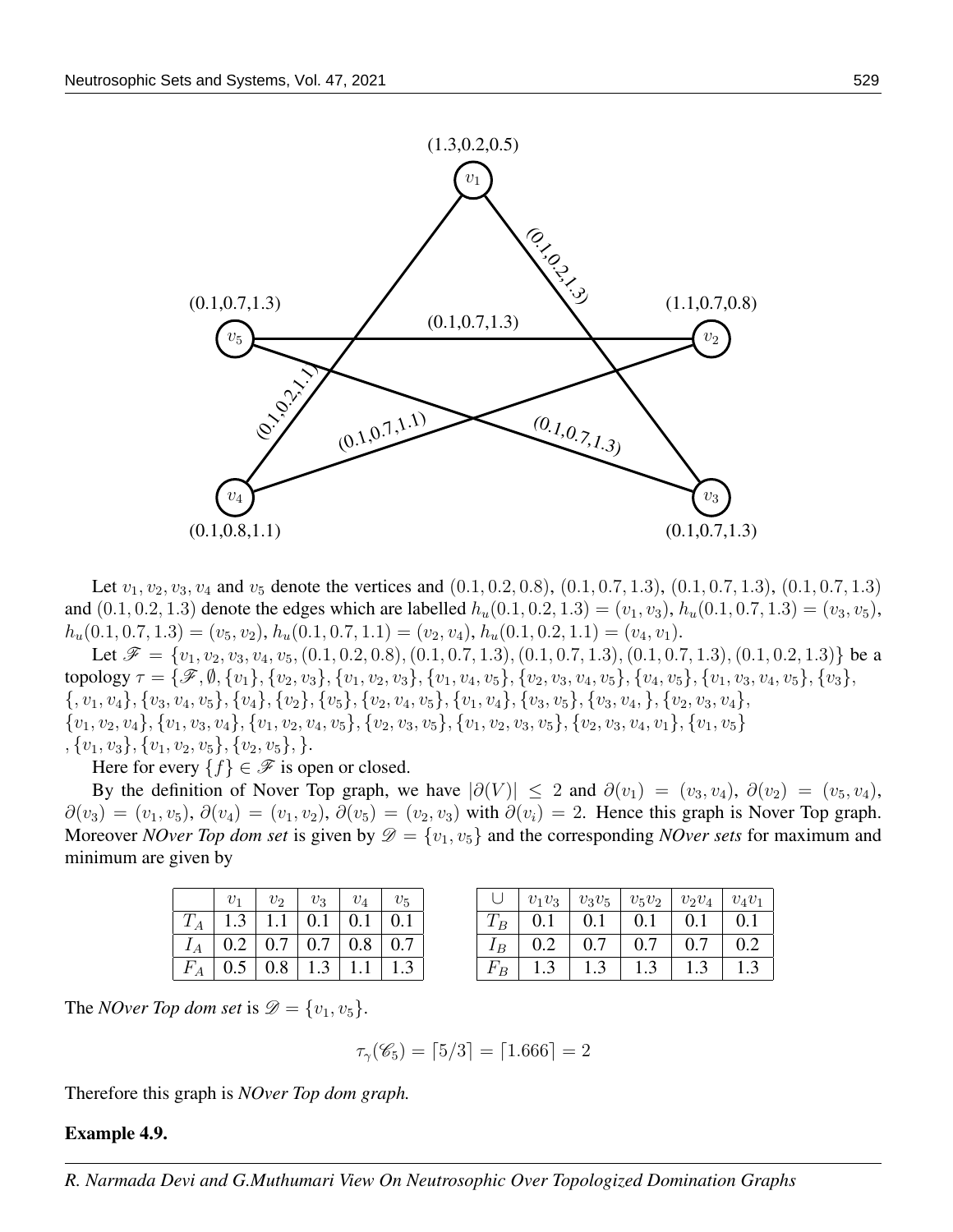

Let a, b and c denote the nodes and  $(0.5, 0.3, 0.7), (0.4, 0.2, 1.2), (0.3, 0.7, 1.2)$  denote the edges which are labelled  $h(0.5, 0.3, 0.7) = \{a, b\}, h(0.4, 0.2, 1.2) = \{b, c\}, h(0.3, 0.7, 1.2) = \{c, a\},$ 

Let  $\mathscr{F} = \{a, b, c, (0.5, 0.3, 0.7), (0.4, 0.2, 1.2), (0.3, 0.7, 1.2)\}\)$  be a topological space defined by the topology  $\tau = \{ \mathscr{F}, \emptyset, \{a, b\}$  ,  $\{c\}$   $\}$  . Here for every  $\{f\} \in \mathscr{F}$  is *open or closed*.

The definition of *NOver Top graph*  $|\partial(v)| \leq 2$ . We have  $\partial(a) = \{b, c\}, \partial(b) = \{c, a\}, \text{and}\partial(c) = \{a, b\},\$ with  $|\partial(v_i)| = 2$  where  $i = 1, 2, 3$ . So this graph is a *NOver Top graph*. The dominating set is  $\mathscr{D} = \{b\}$ , whose top dom number is given by

 $\tau_{\gamma}(\mathscr{K}_{3})=1.$ 





### 5 Comparision

A neutrosophic set and neutrosophic over set are generalised of Atanassov's intuitionstic fuzzy set which consists of three membership grades: truth membership.indeterminancy membership and false membership. The neutrosophic network is an extension of a vague graph and intuitionstic fuzzy graph which provides more flexibility, more effectively precision, and compatibility to design the real-life problem when compared with the intuitionstic fuzzy graphs. Neutrosophic graph and neutrosophic over graph models are recently using model to many real-life problems in several different areas of engineering and science.

### 6 Conclusion

This paper has focused on calculating the dominating number of Nover top graph G by using top domination conditions.The top dom condition is introduced in new method to find the domination number.The Nover top domination for some standard Nover graphs such as a path,cycle are specified.The future study can be continued by forming different types of Nover top domination set with various applications.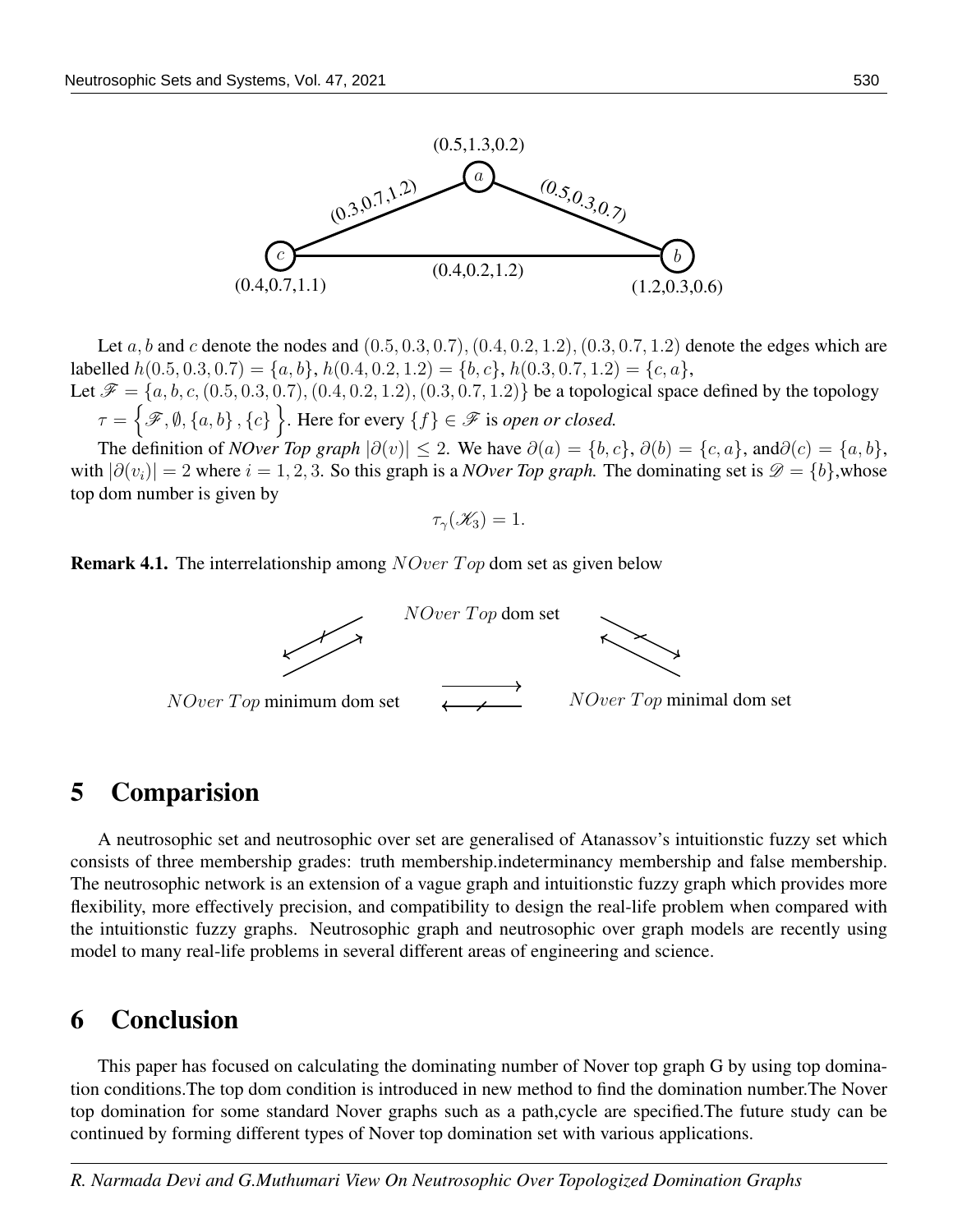# References

- [1] Antoine Vella (2005). A Fundamentally Topological Perspective on Graph Theory. UWSpace. http://hdl.handle.net/10012/1033
- [2] Atanassor, K.T.(1986) "Intuitionstic Fuzzy Sets", Fuzzy Sets and Systems, Vol.20, pp.87- 96,https://doi.org/10.1016/S0165-0114(86)80034-3
- [3] Annadurai.K, Arockia Ancy.A,(2019) "Fuzzy topologized domination in graphs", International Journal of Mathematics Trends and Technology(IJMTT) - Volume 65 Issue 8 doi:10.14445/22315373/IJMTT-V65I8P515
- [4] Bhuvaneswari,K, Amalorpava Bridget.J, Vimala S, "Topological domination in graphs", IAETSD Journal for advanced research in applied sciences, 5(3), 354-359,2018.
- [5] Chakraborty, A., Banik, B., Mondal, S. P., Alam, S. (2020). Arithmetic and geometric operators of pentagonal neutrosophic number and its application in mobile communication service based MCGDM problem. Neutrosophic Sets and Systems, 32, 61-79.
- [6] Chakraborty, A., Mondal, S. P., Alam, S., Dey, A. (2020). Classification of trapezoidal bipolar neutrosophic number, de-bipolarization technique and its execution in cloud service-based MCGDM problem. Complex Intelligent Systems, 1-18.
- [7] Chakraborty, A., Mondal, S. P., Alam, S., Mahata, A. (2020). Cylindrical neutrosophic single-valued number and its application in networking problem, multi-criterion group decision-making problem and graph theory. CAAI Transactions on Intelligence Technology, 5(2), 68-77.
- [8] Chang C.L, 1968 "Fuzzy Topological space", Journal of mathematical Analysis and Applications, 24(1), pp.182-190 .
- [9] Haynes T.W.,1998 Hedetniemi S.T., and Slater P.J., "Fundamentals of domination in graphs", Marcel Dekkar, Newyorks.
- [10] Haque, T. S., Chakraborty, A., Mondal, S. P., Alam, S. (2020). Approach to solve multi-criteria group decision-making problems by exponential operational law in generalised spherical fuzzy environment. CAAI Transactions on Intelligence Technology, 5(2), 106-114.
- [11] Mondal, S. P., Mandal, M., Bhattacharya, D. (2018). Non-linear interval-valued fuzzy numbers and their application in difference equations. Granular Computing, 3(2), 177-189.
- [12] Mondal, S. P. (2018). Interval valued intuitionistic fuzzy number and its application in differential equation. Journal of Intelligent Fuzzy Systems, 34(1), 677-687.
- [13] Rahaman, M., Mondal, S. P., Algehyne, E. A., Biswas, A., Alam, S. (2021). A method for solving linear difference equation in Gaussian fuzzy environments. Granular Computing, 1-14.
- [14] Narmada Devi R And Dhavaseelan R (2020) "New type of Neutrosophic Off grpahs", Advanced in Mathematics Scientific journal 9 , No:3,1331-1338.